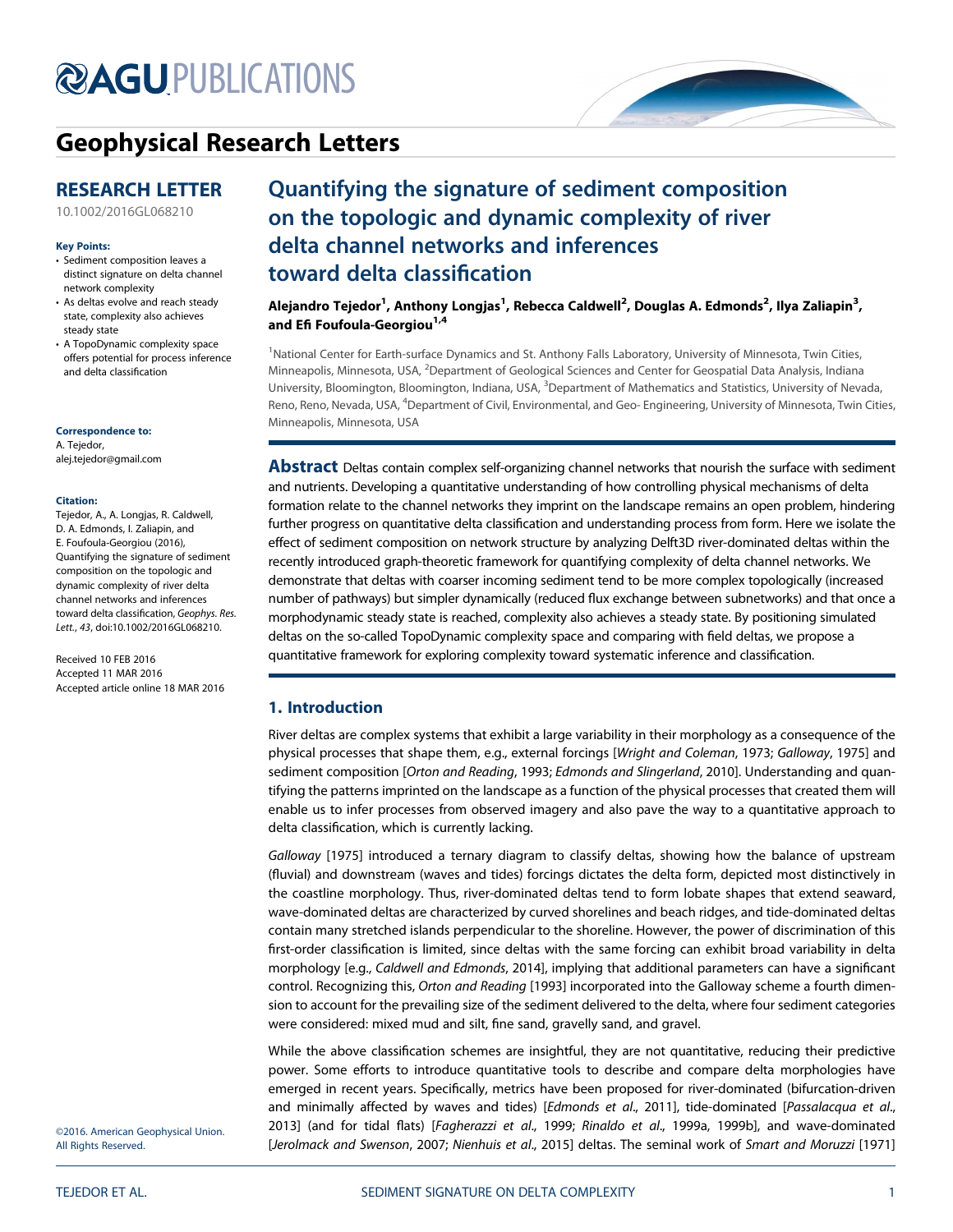proposed the use of graph theory for studying the intricate structure of delta channel networks with the hope to relate the dominant processes and mechanisms acting on deltas to the channel morphology they imprint on the landscape. This preliminary study precipitated a new body of research focusing on the study of delta channel networks as connected graphs [Morisawa, 1985; Marra et al., 2014; Hiatt and Passalacqua, 2015; Tejedor et al., 2015a, 2015b]. In particular, Tejedor et al. [2015a] presented a rigorous mathematical framework for studying delta channel networks as directed graphs and showed that by algebraic operations on the adjacency matrix, several topologic and dynamic properties of deltas can be computed. Specifically, a delta channel network was decomposed into its apex-to-outlet subnetworks (hereafter also referred to as subnetworks), each consisting of the set of channels that connect the apex with each of the shoreline outlets. Then, a suite of metrics that capture the topologic complexity (connectivity structure of channel pathways) and dynamic complexity (exchange of fluxes among delta subnetworks) was introduced in Tejedor et al. [2015b] together with the so-called TopoDynamic complexity space where each delta can be uniquely positioned.

The ultimate goal is to apply these metrics to field-scale deltas to infer process from form and pave the way to classification. Indeed, Tejedor et al. [2015b] positioned seven deltas of variable origin, age, and structure on the TopoDynamic space and reported preliminary assessments. Further progress, however, requires a systematic examination of deltas with known underlying processes to start teasing apart the effect of specific controlling variables and mechanisms on the resulting delta channel network complexity. Toward this goal, physical experiments [Hoyal and Sheets, 2009; Wolinsky et al., 2010; Straub et al., 2015] and numerical simulations [Edmonds and Slingerland, 2010; Geleynse et al., 2011; Caldwell and Edmonds, 2014; Liang et al., 2015a, 2015b] offer "playgrounds" within which to explore systematically the effect of the physics on the morphology of delta channel networks. For example, using a high-resolution morphodynamic model, Delft3D, it has been shown that changing the sediment properties alone such as incoming sediment cohesion [Edmonds and Slingerland, 2010], grain size distribution [Caldwell and Edmonds, 2014], and initial subsurface cohesion [Geleynse et al., 2011] can cause a dramatic change in river-dominated delta morphologies (channel network, coastline, and planform morphology). Specifically, increasing the median grain size ( $D_{50}$ ), dominant grain size  $(D<sub>84</sub>)$ , and decreasing the percent cohesive sediment results in a transition from elongated deltas with a few channels to semicircular deltas with many channels. Sediment composition also changes the morphodynamic processes operating on deltas with coarse-grained, noncohesive deltas having many channels dominated by avulsion while finer-grained cohesive deltas having fewer channels dominated by levee growth and channel extension [Caldwell and Edmonds, 2014].

Capitalizing on the quantitative framework proposed by Tejedor et al. [2015a, 2015b] together with the exploratory capability offered by numerical models, we seek to quantify the signature of a specific physical parameter, namely, the incoming sediment size (keeping all other variables fixed, e.g., no tidal and wave energy, no variability in incoming flow, and no vegetation) on the topologic and dynamic complexity of the emerging delta channel network. We show that river-dominated deltas built from coarser incoming sediment load exhibit channel networks that tend to be (1) more complex topologically, as reflected in increased channel loopiness (physically attributed to increased morphodynamic activity on the deltaic surface) and (2) less complex dynamically, as reflected by a higher degree of flux exchange between apex-to-outlet subnetworks (physically attributed to increased avulsion rates). We also show how complexity changes as a delta evolves reaching a statistical steady state and we discuss how the so-called TopoDynamic complexity space can be explored toward process inference and delta classification.

#### 2. Methods

#### 2.1. Delft3D Numerical Simulations

We use Delft3D to simulate the self-formed evolution of delta distributary networks. Delft3D is a physicsbased morphodynamic model that has been validated for morphodynamics applications [e.g., Lesser et al., 2004] and germane to this paper it can create river deltas that resemble natural ones in terms of several statistical attributes [Edmonds et al., 2011]. We employ the depth-averaged version of Delft3D, which solves the unsteady shallow water equations in the horizontal dimension and assumes hydrostatic pressure in the vertical. Specifically, in this paper, we use model runs from Caldwell and Edmonds [2014] which simulate a sediment-laden river entering a standing body of water that is devoid of waves, tides, and buoyancy forces. The river has an upstream water discharge boundary condition (steady flow of 1000  $\text{m}^{3}\,\text{s}^{-1}$ ) and carries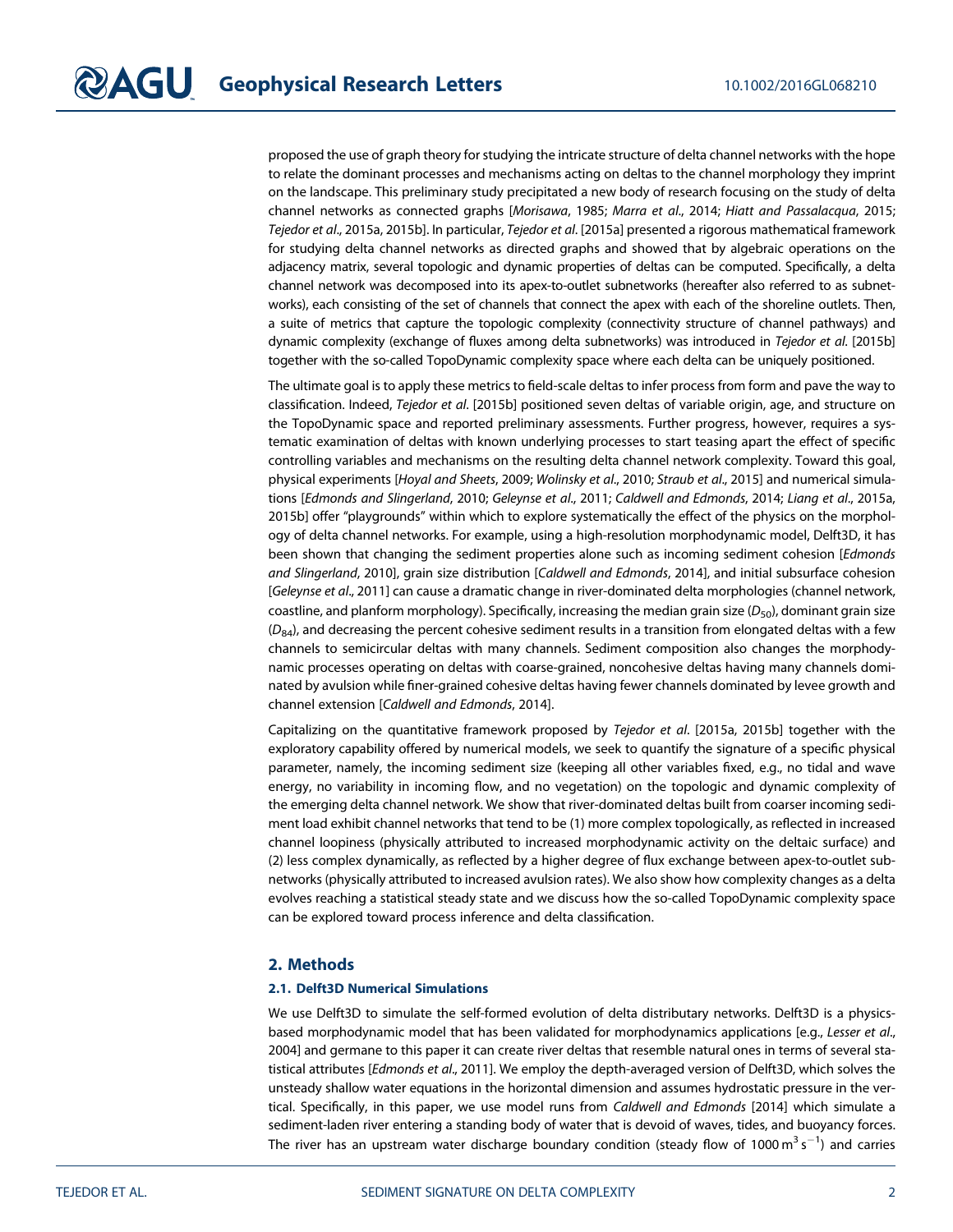sediment fluxes in equilibrium with the flow field. The downstream water surface boundary conditions are fixed at sea level. The flow field is coupled to the sediment transport equations [van Rijn, 1984a; 1984b] and bed surface equations so it dynamically evolves in response to sediment transport gradients.

The incoming sediment consists of grain sizes, D, lognormally distributed with a median size,  $D_{50}$ , and standard deviation  $\sigma(\phi)$  (in  $\phi$  space, where  $\phi = -\log_2 D$ ). We note that cohesiveness (defined as the percent of sediment with grain size  $D \le D_c = 0.064$  mm) and dominant grain size ( $D_{84}$ ) can be uniquely determined as a function of  $D_{50}$  and  $\sigma(\phi)$  when the sediment size is lognormally distributed. Notice that other variables that can affect directly or indirectly the bulk cohesion of the system (e.g., vegetation, flow variability, and spatial heterogeneities from apex to shoreline) have not been considered here. Specifically, we compare six runs where the only difference is the median of the incoming grain size distributions  $D_{50}$ , while the standard deviation is fixed to  $\sigma(\phi)$  = 1. The distributions have median sizes of 0.01 mm, 0.05 mm, 0.1 mm, 0.25 mm, 0.5 mm, and 1 mm, respectively. These simulations are identical to runs B1a1, B1c1, B1e1, B1h1, B1m1, and B1o1 in Table 2 of Caldwell and Edmonds [2014], exploring the whole range of cohesiveness (from 0% to 100%) and values of dominant grain size from 0.014 to 1.896 mm. For more discussion on the morphodynamics of these deltaic simulations, see Caldwell and Edmonds [2014].

#### 2.2. Channel Network Extraction and Analysis

The analysis conducted in this paper relies on spectral graph theory, which requires transforming each delta channel network into a graph. Graphs are mathematical objects composed of vertices and edges. For delta channel networks, the edges represent channels, and vertices correspond to the locations where one channel splits into new channels (bifurcation) or two or more channels merge into a single channel (junction). In preprocessing the gridded data produced by the simulations, we perform the following steps:

- 1. Classify pixels as Land/Channels/Ocean: First, we define a shoreline with the opening angle method [Shaw et al., 2008] on a binarized image where bed elevations below sea level were considered water and above sea level were considered land. We use an opening angle of 70°. All pixels not within the shoreline are defined as ocean. Within the enclosed shoreline, pixels are defined as channels if depth > 0.25 m, velocity > 0.2 m s<sup>-1</sup>, and sediment transport rate > 2.25  $\times$  10<sup>-5</sup>m<sup>3</sup>s<sup>-1</sup>. Everything else within the shoreline is defined as land.
- 2. Eliminate disconnected channels: From all the channel pixels, we only consider those ones that belong to channel pathways that eventually drain from the apex to the shoreline, removing isolated pixels and paths.
- 3. Extract skeleton network: We use an algorithm [Lam et al., 1992, page 879] to define the centerline of each channel, taking into account that channels can have a large range of variation in widths (from one pixel to several). From the resulting skeleton structure and flow directions, we define the vertices and edges that uniquely determine the directed graph corresponding to the delta channel network [e.g., see Tejedor et al., 2015a, Figure 7].
- 4. Compute adjacency matrix: All information about the network connectivity can be stored in a sparse matrix called *adjacency* matrix. The element of the matrix  $a_{ii}$  is different from zero if the vertex *j* is directly connected to downstream vertex i, and zero otherwise.
- 5. Extract channel widths: The width of channels measured directly downstream of each bifurcation is stored and used as a proxy for flux partition [see Tejedor et al., 2015a, section 2.2].

#### 2.3. Metrics of Complexity

From the suite of topologic and dynamic complexity metrics proposed in Tejedor et al. [2015b], ranging from resistance distance to entropy-based measures, we employ here the two simplest and most intuitive metrics, namely: (1) for topologic complexity, we use the number of alternative paths of each apex-to-outlet subnetwork, which measures the degree of channel loopiness, and (2) for dynamic complexity, we use the Leakage Index, which captures the flux exchange among the subnetworks [see Tejedor et al., 2015b, Figure 1]. 2.3.1. Topologic Complexity: Number of Alternative Paths  $(N_{ap})$ 

The number of alternative paths  $(N_{\text{ao}})$  corresponds to the intuitive notion of counting how many different ways a package of flux can travel from the apex to a given outlet at the shoreline. This metric is computed individually for each subnetwork i and its value depends on the number of loops and their relative arrangement within that subnetwork. For a delta with N subnetworks, the set of  $N_{\sf ap,ir}$  i = 1,2, …, N values is computed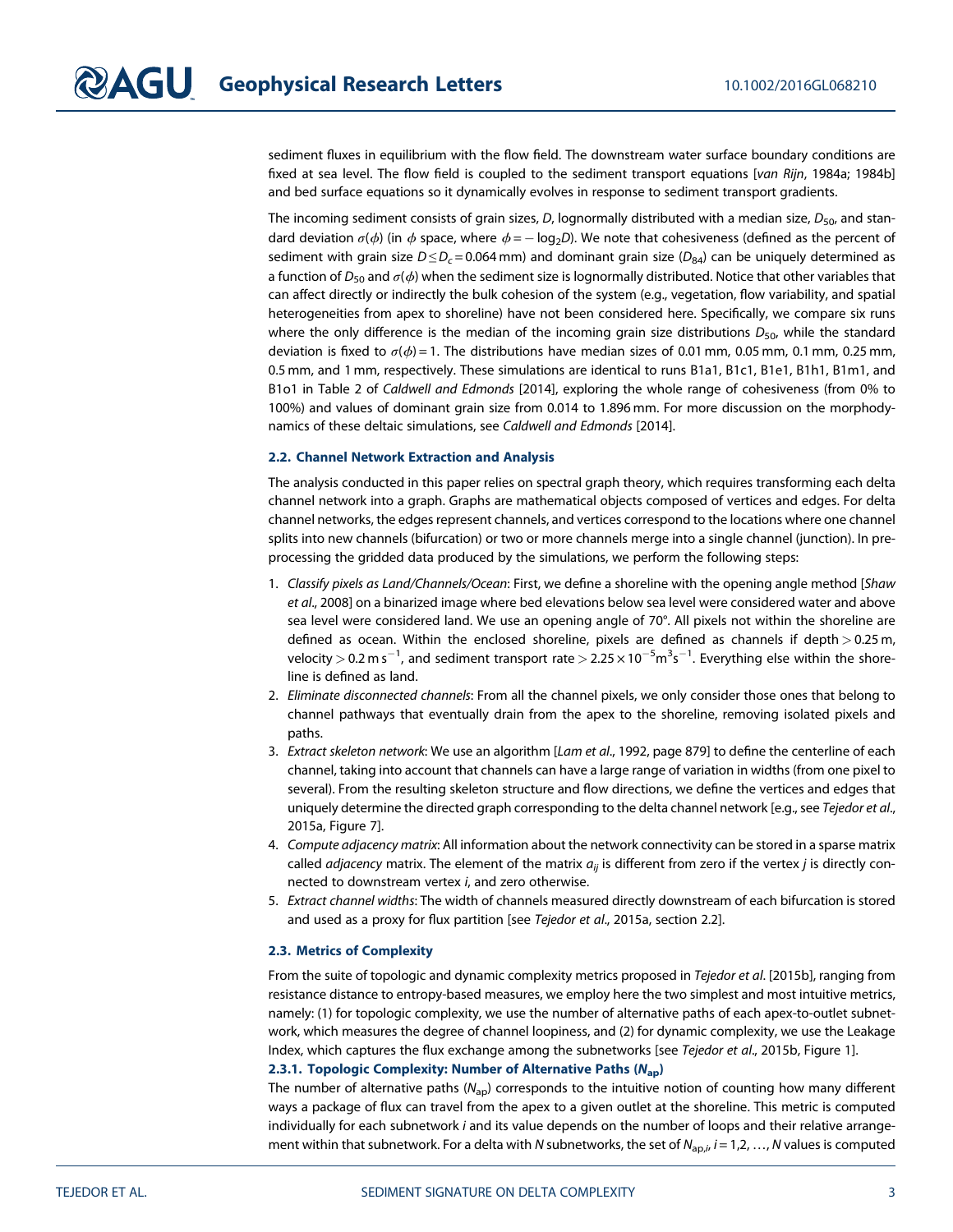Geophysical Research Letters 10.1002/2016GL068210

**QAGU** 



Figure 1. Delta evolution and complexity. For a Delft3D simulated delta with  $D_{50}$  = 1.00 mm (see text for details), the number of alternative paths ( $N_{\rm ap}$ ) increases and the Leakage Index (LI) decreases reaching an almost constant value when the delta has achieved a steady state, which occurs halfway through the total run time. The vertical boxplots extend between the  $Q_1 = 25$ th and  $Q_3 = 75$ th empirical quantiles of the distribution of the  $N_{\text{ap}}$  and LI values, respectively, computed for all the apex-to-outlet subnetworks, while the red line indicate the medians of these distributions. The whiskers extend between the minimal and maximal value within the interval  $[Q_1 - 1.5 \times IQR, Q_3 + 1.5 \times IQR]$ with the interquartule range  $IQR = Q_3 - Q_1$ . The individual values outside of this interval are shown by red crosses.

representing the topologic complexity of the delta. Note that in the special case of a purely bifurcating delta, e.g., binary tree, all the subnetworks consist of single paths joining the apex to the shoreline outlets, having therefore  $N_{ap} = 1$  for all subnetworks. Within the graph-theoretic framework, the number of alternative paths, for any subnetwork, can be computed via algebraic operations on the adjacency matrix [see Tejedor et al., 2015b, section 3.1.1 and Appendix A for proof]. 2.3.2. Dynamic Complexity: Leakage Index (LI)

Tejedor et al. [2015a, section 3.2] showed that the fluxes at every channel of the network at steady state can be computed via algebraic operations on the so-called weighted Laplacian matrix. This matrix is equivalent to a diffusivity operator on a graph, where the weights account for the flux partitioning at every bifurcation, here set equal to the relative widths of the channels downstream of each bifurcation. Notice that within this framework the computed steady state flux is conserved by definition, i.e., the flux entering the system through the apex is equal to the sum of the fluxes leaving the delta through its shoreline outlets. The conservation of flux also applies to all apex-to-outlet subnetworks in the steady state and takes into account the possible exchange of flux between subnetworks. This exchange of flux (e.g., leakage from subnetwork  $i$  to the rest of the delta) occurs at shared bifurcations at the border of the subnetwork i with other subnetworks wherein one of the downstream splitting channels still belongs to subnetwork *i*, whereas the other channel

does not and therefore drains to an outlet different than that of subnetwork i. Hence, a metric that quantifies the proportion of flux that leaks out from each subnetwork to other subnetworks adds important new information, which encapsulates both the relative arrangement of the subnetworks within the delta network as a whole (something not captured by  $N_{\text{ap}}$ ) and the network-wide distribution and dynamic partition of steady state fluxes.

We define the Leakage Index of a subnetwork  $i$  as the ratio  $LI_i = F_i^{\text{out}}/F_i$ , where  $F_i$  is the total flux, i.e., the sum of the steady state fluxes of all channels belonging to subnetwork  $i$ , and  $F_i^{\rm out}$  is the sum of the fluxes leaking out from subnetwork  $i$ . The set of Leakage Index ( $L$ I $_{\rm i}$ ) values for all subnetworks,  $i$  = 1, 2,  $\dots$ , N, of the delta network captures the dynamic interaction among subnetworks and thus quantifies the dynamic complexity of the delta network as a whole [Tejedor et al., 2015b, section 4.1]. The Leakage Index can vary in the interval [0,1), where an LI equal to zero implies a sealed subnetwork, i.e., all the flux that enters the subnetwork is drained to its own outlet, having no flux exchange with the rest of the system. On the other extreme, an LI value approaching one corresponds to a subnetwork that leaks out almost all its flux to the rest of the system delivering a minimal flux to its outlet.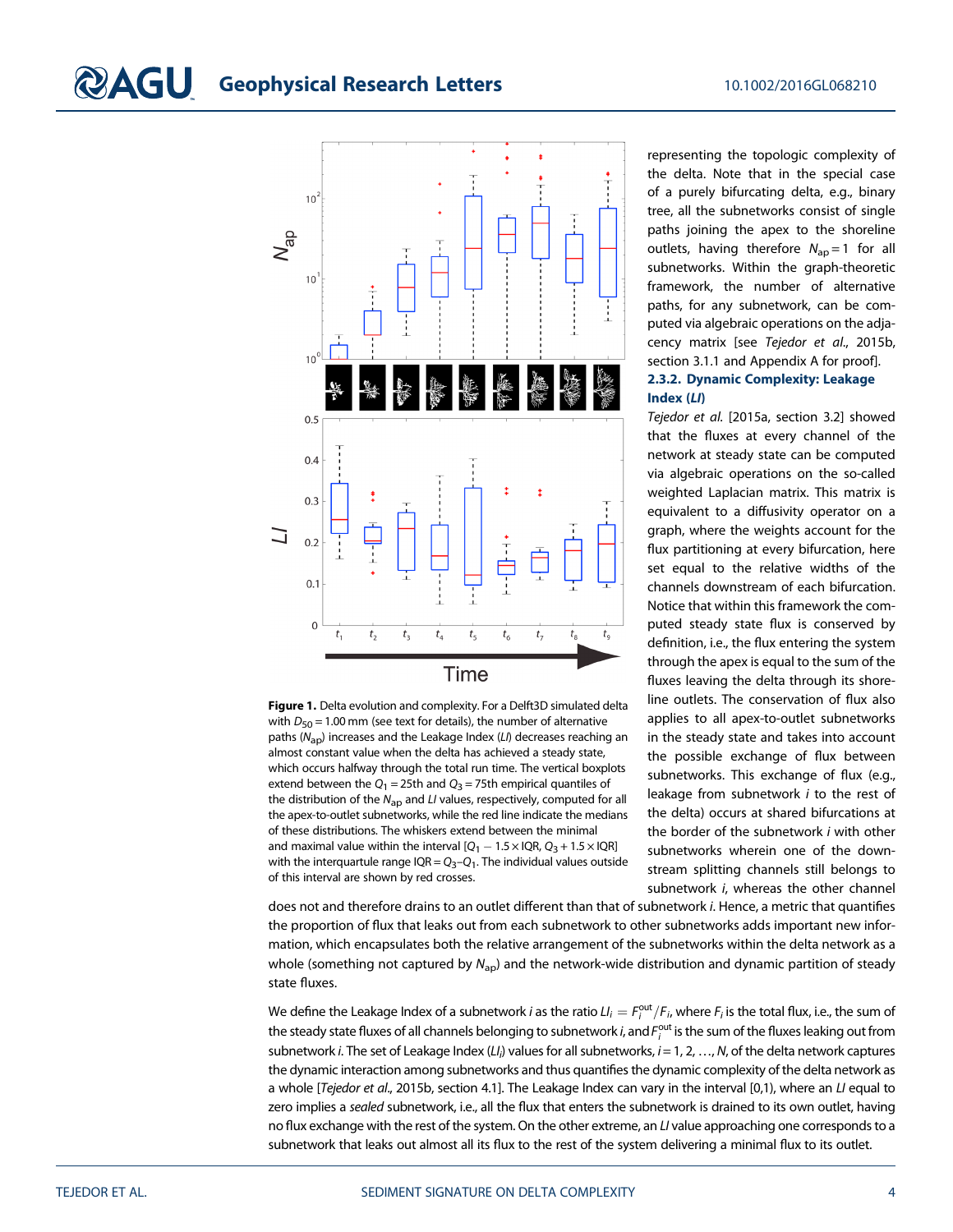## **QAGU** Geophysical Research Letters 10.1002/2016GL068210



Figure 2. Effect of the median grain size ( $D_{50}$ ) of incoming sediment on the delta channel network. Increasing  $D_{50}$  results in a transition from deltas with a few channels having low topologic complexity (as measured by the small number of alternative paths,  $N_{AD}$ ) but high dynamic complexity (as measured by the high value of the Leakage Index, LI) to deltas with many loopy channels (of high topologic complexity but low dynamic complexity). See caption of Figure 1 for the definition of the vertical box plots and whiskers.

#### 2.3.3. Topodynamic Complexity Space

Tejedor et al. [2015b] first introduced the so-called TopoDynamic complexity space where deltas can be projected and compared. The TopoDynamic complexity space is in general a multidimensional space with each dimension corresponding to a topologic or dynamic metric capturing attributes of delta complexity. In this paper, the TopoDynamic complexity space is defined using the number of alternative paths (topologic complexity) and Leakage Index (dynamic complexity) as dimensions. Notice that those two variables are not expected to be totally independent, since LI also carries information about the delta topology. However, it is not trivial to determine the type of this dependency as well as its strength, since the attributes of topology described by these two metrics are intrinsically different (i.e.,  $N_{\rm ap}$  is a property of each subnetwork independently of the rest of the delta, while LI depicts both the whole delta network topology that determines the steady state fluxes and the interaction among subnetworks).

#### 3. Results and Discussion

#### 3.1. Temporal Evolution

The questions as to (a) how the complexity of channel networks changes over time and (b) if this complexity reaches a stable value when a delta achieves a statistical steady state have not been studied before. One reason is the absence of long-term observations of evolving deltas. Here we use the modeled deltas to examine these questions. Figure 1 (middle) shows the temporal evolution of a Delft3D-simulated delta with a lognormal distribution of incoming sediment grain size characterized by  $D_{50} = 1.0$  mm and  $\sigma(\phi) = 1$  as captured at nine different instants of time. Visual inspection suggests that deltas exhibit morphologic changes as they evolve in time and experience avulsions and channel splitting and rejoining. Quantitatively, we document that during delta evolution the number of alternative paths (topologic complexity) increases and the Leakage Index (dynamic complexity) decreases, with both metrics reaching fairly constant values at a normalized time (time elapsed relative to total run time) of ~ 0.5 (see Figure 1 (top and bottom)). This suggests that deltas reach a steady state in terms of their complexity. This is consistent with a similar behavior observed in the metrics proposed by Caldwell and Edmonds [2014], namely, average topset gradient, number of channel mouths, and delta front rugosity. The fact that the complexity metrics stabilize at steady state is important to note as they give confidence in the steady state comparisons of delta patterns under different sediment properties discussed below.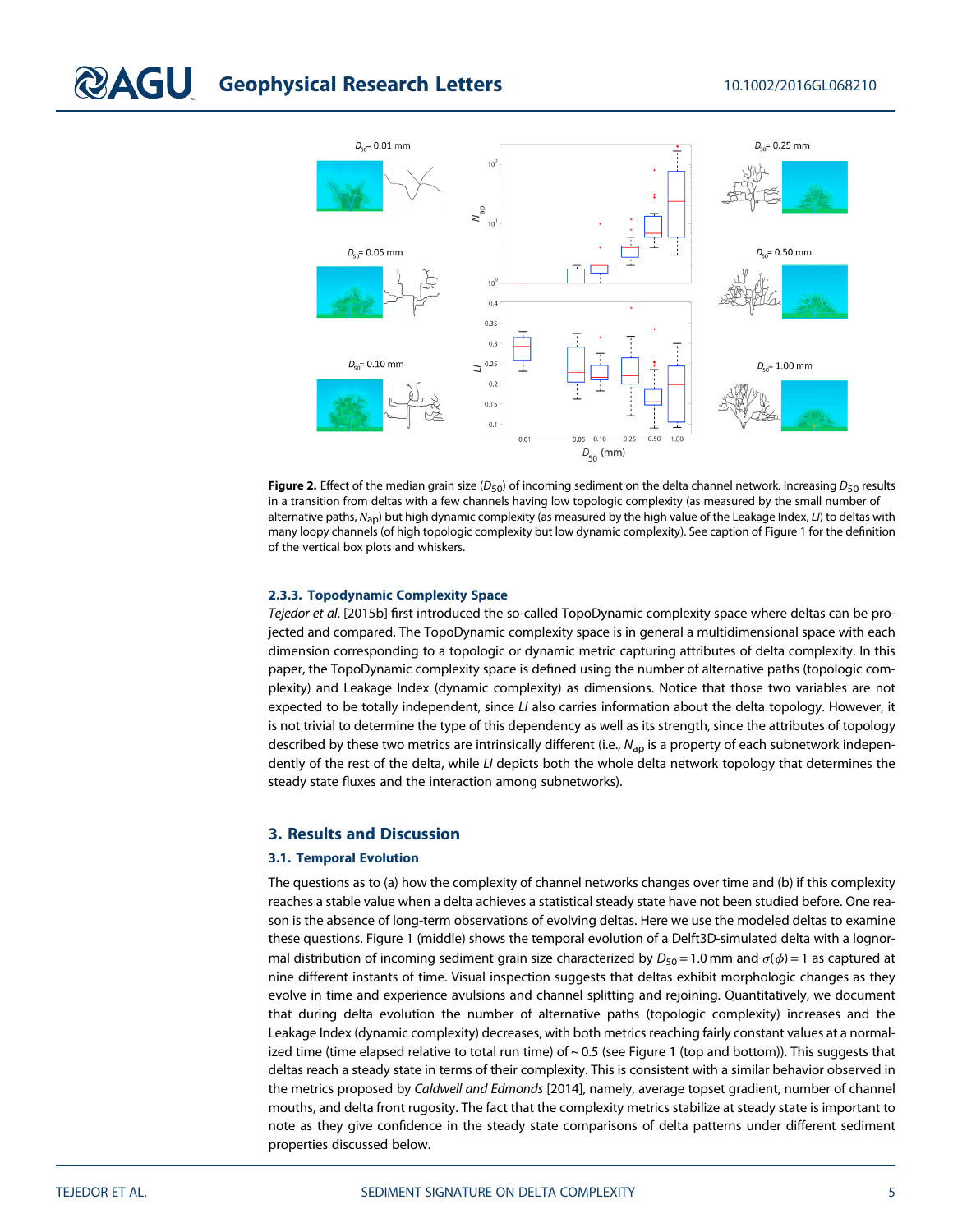

Figure 3. Two-dimensional TopoDynamic space of delta complexity. Combining the Number of alternative  $(N_{\rm ap})$  paths and Leakage Index (LI), we can map simulated deltas (black, labeled by  $D_{50}$  (R), where  $D_{50}$  is the median grain size of the incoming sediment, and R stands for river-dominated) in the TopoDynamic space according to their complexity. For river-dominated simulated deltas, as the grain size increases ( $D_{50}$  ranging from 0.01 to 1.00 mm), the topologic complexity  $(N_{\rm ap})$  increases and dynamic complexity (LI) decreases. Seven field deltas (gray, labeled with their initials) are displayed in the same space to probe into the capability of a combined approach of numerical simulations with controlled physical processes and TopoDynamic space projections of simulated and field deltas to refine delta classification and infer process from form (see text for discussion). The dots correspond to the medians of both parameters, i.e., number of alternative paths and Leakage Index, while the vertical and horizontal lines span the corresponding 25th up to the 75th percentiles.

#### 3.2. Inferring Process From Form

Caldwell and Edmonds [2014] showed that delta morphology of river-dominated deltas is sensitive to the dominant grain size and the cohesiveness of the incoming sediment. By visual inspection, the skeletonized deltas in Figure 2 show how the topologic complexity of the channel networks increases as  $D_{50}$  increases. We can quantify this observation with the complexity metrics. Indeed, Figure 2 shows that when the sediment grain size increases, the number of alternative paths increases and the Leakage Index decreases.

In Figure 3, we position the simulated deltas in the TopoDynamic complexity space together with the seven field deltas presented in Tejedor et al. [2015b]. We first note that a large portion of the TopoDynamic complexity space populated by field deltas can be sampled just by varying the incoming sediment grain size, suggesting that at least in river-dominated deltas and in the absence of other controls (such as vegetation, and flood variability) sediment composition can account to a large degree for the complexity of delta channel network patterns. However, acknowledging the fact that some field deltas can be (1) young in their stages of evolution, (2) shaped by other physical pro-

cesses (e.g., waves and tides, streamflow variability, and vegetation) in addition to sediment composition, and (3) subject to geologic and other constraints, a close inspection of the TopoDynamic complexity space of Figure 3 in terms of similarities and discrepancies between field and simulated deltas reveals some interesting observations. These observations, discussed below, give confidence for the potential toward building a framework for quantitative delta classification.

- 1. Different stage of evolution: If we compare the river-dominated Wax Lake (W) and Mossy (M) deltas with the deltas generated using Delft3D (also river-dominated) in the TopoDynamic space, it is seen that these two field deltas are bracketed between the simulated deltas with  $D_{50}$  in the range of 0.01 and 0.05 mm. These values are significantly lower than the measured field values of  $D_{50} = 0.10-0.15$  mm for the Wax Lake and Mossy deltas [Shaw et al., 2013; Caldwell and Edmonds, 2014]. We propose that this apparent discrepancy might be explained by the different age of the deltas: while the simulated deltas displayed in Figure 3 depict the steady state of fully evolved deltas, both Wax Lake and Mossy deltas are relatively young and still evolving. Based on our preliminary analysis (see Figure 1) these field deltas are expected to reach higher values of  $N_{ap}$  and lower values of LI as they grow, approaching their expected positions in the TopoDynamic space consistent with their sediment composition.
- 2. Different underlying mechanism: Some field deltas in Figure 3 are positioned in terms of complexity far from their numerical counterparts with similar sediment composition. An example of this disparity is Niger delta (N), with median sediment size of around 0.15 mm [Syvitski and Saito, 2007], which exhibits a higher topologic complexity and lower dynamic complexity than would be expected from the simulated deltas with a similar range of sediment grain size,  $D_{50} = 0.10-0.25$  mm (Figure 3). This discrepancy is interpreted as revealing that Niger delta is not river-dominated (as the Delft3D deltas are) pointing out how additional underlying mechanisms such as downstream hydrodynamic boundaries (e.g., waves and tides) might affect network complexity.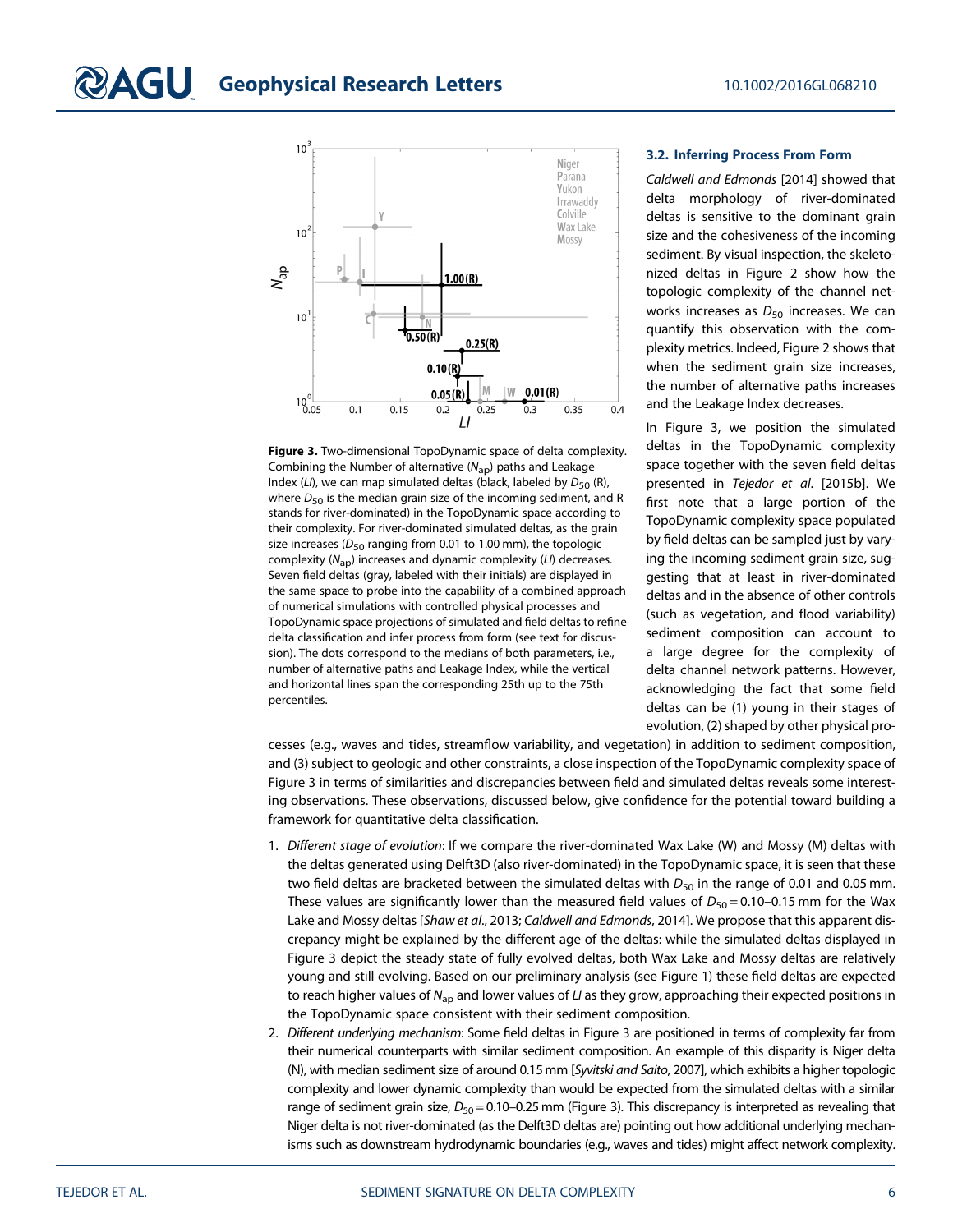3. Imposed constraints: We notice that each delta occupies in the TopoDynamic space not only a point but a region defined by the variability in the complexity of the delta subnetworks (whiskers around the solid circles in Figure 3). We posit that valuable information can be extracted from this variability. For example, from Figure 3 it is shown that as  $D_{50}$  increases so does the variability (vertical and horizontal whiskers in Figure 3) of both the topologic and dynamic complexity. This is not inconsistent with physical expectation, as coarser sediment has the potential to create more mobile channels and increase avulsion rates resulting in more natural variability among subnetworks as shown for Delft3D simulations [Caldwell and Edmonds, 2014]. Therefore, discrepancies between model-predicted and field delta complexity variability might suggest the presence of geologic or human-imposed constraints. For instance, deltas such as Parana (P), which is geologically constrained at its lateral boundaries, is seen to exhibit a reduced degree of variability in the complexity among its subnetworks. Additionally, engineered deltas where the natural mobility of channels is inhibited, together with the proliferation of channelized structures (e.g., ditches and navigable channels) rewiring the connectivity of a delta network can impact significantly the variability in complexity of its subnetworks compared to natural deltas.

Based on the above observations, we propose that a combined approach of controlled simulation (with known drivers) and quantitative comparison of simulated and field deltas, in terms of similarities and differences in their topologic and dynamic complexity, offers a pathway toward systematic understanding of the relation between process and form and eventual delta classification.

#### 4. Conclusions and Future Work

We have examined the control of sediment properties (in the absence of other drivers such as wave and tidal energy, vegetation, and flow variability) on river-dominated delta channel networks and showed that the dominant grain size and sediment cohesiveness leave a clear signature on the topologic structure and the dynamic functioning of a delta at steady state, as captured by two metrics of topologic and dynamic complexity introduced in Tejedor et al. [2015b]. Specifically, we showed that increased sediment cohesiveness and smaller-dominant grain size result in channel networks with decreased topologic complexity (smaller number of alternative paths in the apex-to-outlet subnetworks) and increased dynamic complexity (larger flux leakage among apex-to-outlet subnetworks). Furthermore, during delta evolution the topologic complexity increases and dynamic complexity decreases, both reaching almost constant values when the delta has reached a steady state. By plotting field deltas and simulated deltas in a TopoDynamic complexity space we showed encouraging results and provided preliminary evidence toward a path for quantitative delta classification by exploring similarities and discrepancies in the underlying processes and the resulting network complexity. Further progress will require a systematic analysis of a large set of delta patterns generated via numerical or physical (laboratory) modeling, where variables reported in the literature to be major factors on the resulting delta morphology come into play (e.g., flow variability [Edmonds et al., 2010; Ganti et al., 2014; Canestrelli et al., 2014] and relative sea level rise [Liang et al., 2016]). Such analysis, even though it may require the introduction of more dimensions in the TopoDynamic complexity space to enhance its discriminatory power, would allow to construct a comprehensive quantitative phase space of deltas shedding light into the identification of first-order controls from delta form. Additionally, the availability of a larger database of deltas would enable us to explore the emerging pattern observed in the TopoDynamic complexity space, suggesting a characteristic signature of delta channel networks, wherein the number of alternative paths of apex-to-outlet subnetworks (topologic complexity) grows at the expense of reducing the flux leakage of that subnetwork to the rest of the delta (dynamic complexity).

#### **References**

Caldwell, R. L., and D. A. Edmonds (2014), The effects of sediment properties on deltaic processes and morphologies: A numerical modeling study, J. Geophys. Res. Earth Surf., 119, 961–982, doi[:10.1002/2013JF002965](http://dx.doi.org/10.1002/2013JF002965).

Canestrelli, A., W. Nardin, D. Edmonds, S. Fagherazzi, and R. Slingerland (2014), Importance of frictional effects and jet instability on the morphodynamics of river mouth bars and levees, J. Geophys. Res. Oceans, 119, 509–522, doi[:10.1002/2013JC009312.](http://dx.doi.org/10.1002/2013JC009312)

Edmonds, D., R. Slingerland, J. Best, D. Parsons, and N. Smith (2010), Response of river-dominated delta channel networks to permanent changes in river discharge, Geophys. Res. Lett., 37, L12404, doi[:10.1029/2010GL043269](http://dx.doi.org/10.1029/2010GL043269).

Edmonds, D. A., and R. L. Slingerland (2010), Significant effect of sediment cohesion on delta morphology, Nat. Geosci., 3(2), 105–109, doi[:10.1038/ngeo730](http://dx.doi.org/10.1038/ngeo730).

Edmonds, D. A., C. Paola, D. C. J. D. Hoyal, and B. A. Sheets (2011), Quantitative metrics that describe river deltas and their channel networks, J. Geophys. Res., 116, F04022, doi:[10.1029/2010JF001955.](http://dx.doi.org/10.1029/2010JF001955)

#### **Acknowledaments**

Partial support by the FESD Delta Dynamics Collaboratory (NSF grant EAR-1135427) and the Water Sustainability and Climate Program (NSF grant EAR1209402) is gratefully acknowledged. This work is part of the International BF-DELTAS project on "Catalyzing action towards sustainability of deltaic systems" funded by the Belmont Forum (NSF grant EAR-1342944). It is also a tribute to the "Sustainable Deltas 2015" (SD2015) Initiative endorsed by the International Council of Scientific Unions (ICSU), which aims to increase awareness of delta vulnerability worldwide and foster international collaboration, knowledge, and data exchange for actionable research toward delta sustainability. This research benefited from collaborations made possible by NSF grant EAR-1242458 under Science Across Virtual Institutes (SAVI): LIFE (Linked Institutions for Future Earth). A.T. acknowledges financial support from the National Center for Earth-surface Dynamics 2 (NSF grant EAR-1246761) postdoctoral fellowship. We thank Phairot Chatanantavet and John Shaw for their insightful comments, which helped improve the presentation of our work. We also thank the Editor M Bayani Cardenas for an efficient and constructive review process. The data in our article can be provided upon request.